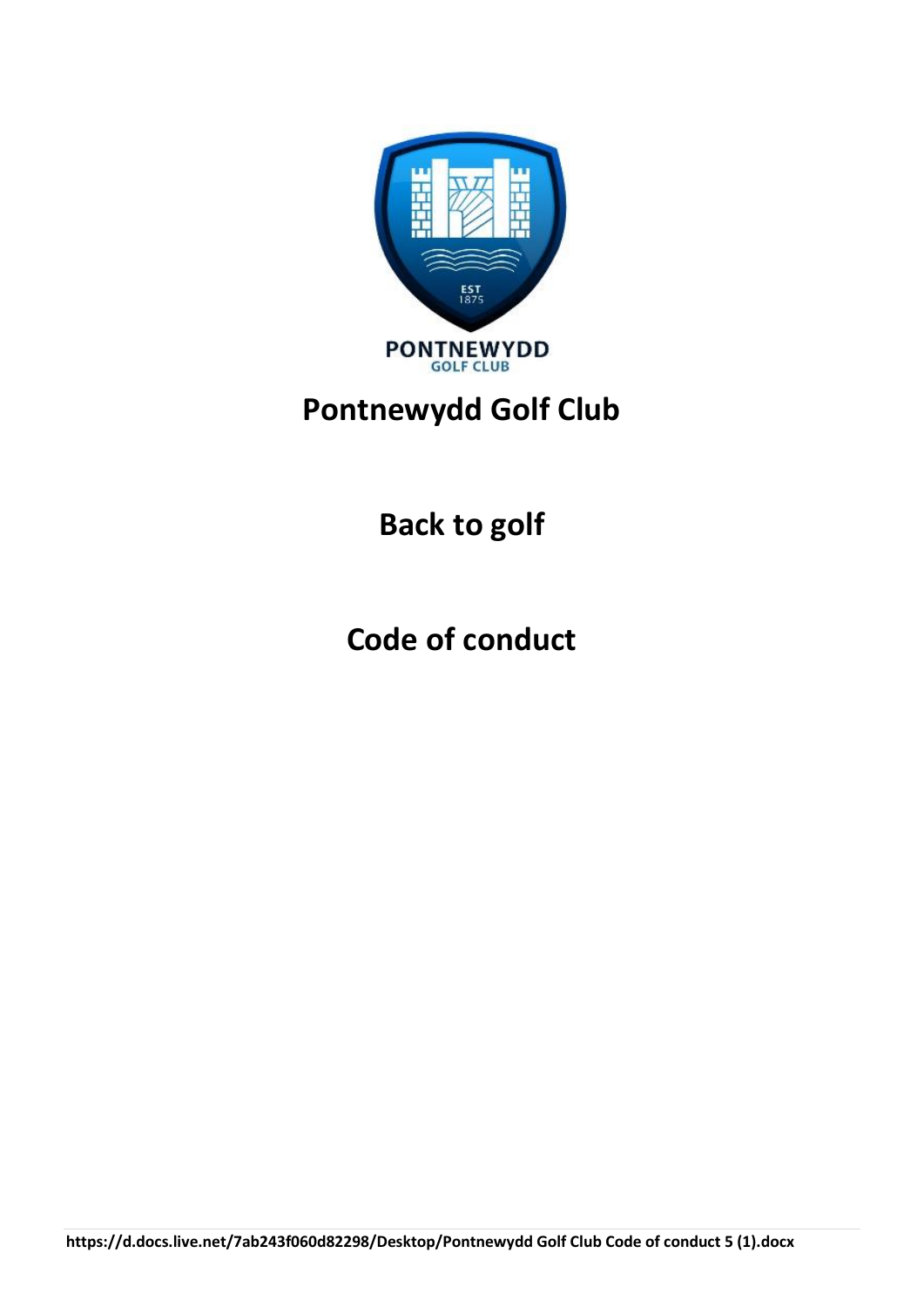#### **Contents**

| 3.2 |  |  |  |  |  |
|-----|--|--|--|--|--|
| 3.3 |  |  |  |  |  |
| 3.4 |  |  |  |  |  |
| 3.5 |  |  |  |  |  |
| 4.  |  |  |  |  |  |

### **Version Control**

| <b>Version No</b> | Date                        | <b>Reason for change</b>                       |
|-------------------|-----------------------------|------------------------------------------------|
|                   | 14 <sup>th</sup> May 2020   | First release                                  |
|                   | 20th May 2020               | Amended for 2 balls on 29 <sup>th</sup> May    |
| 3                 | 10 <sup>th</sup> June 2020  | Amended to cater for competitions              |
|                   |                             | Gents-13/6/2020                                |
|                   |                             | Ladies - 1/7/2020                              |
|                   |                             | Seniors-8/7/2020                               |
| 4                 | $10th$ July 2020            | Amended for 4 balls & bar opening on July 13th |
| 5                 | 27 <sup>th</sup> July 2020  | Amended for access indoors on August 3rd       |
| 6                 | 11 <sup>th</sup> March 2021 | Amended for opening on March 13th 2021         |
|                   |                             |                                                |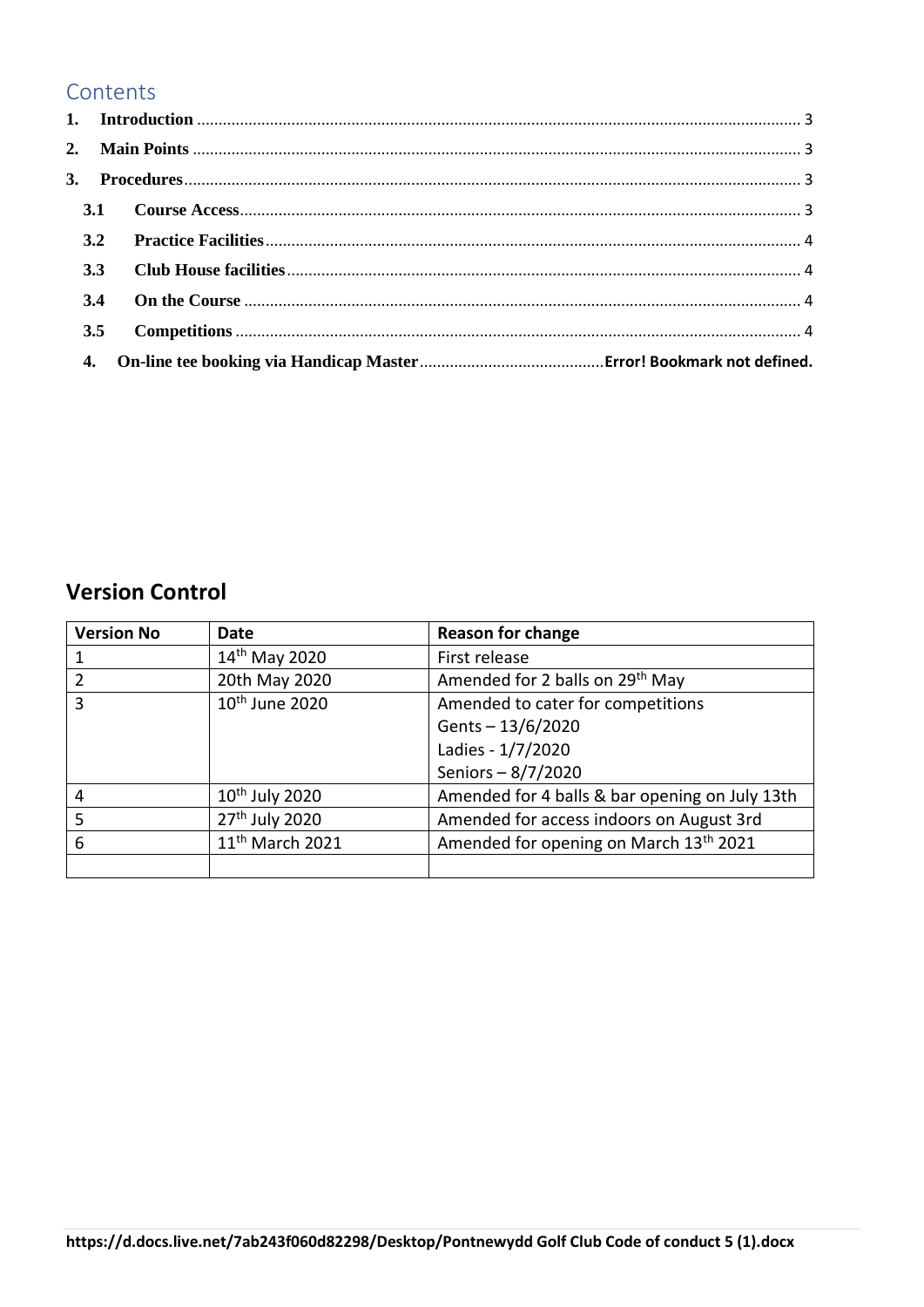# <span id="page-2-0"></span>**1. Introduction**

Following the most recent government announcement and confirmation from Wales Golf, the club will re-open on Saturday March  $13<sup>th</sup> 2021$ . But please remember we are governed by the Welsh Government and their rules vary in comparison with those in England.

The rules will be reviewed and will be updated in line with the latest Welsh Government, R&A and Wales Golf guidelines.

Playing golf is seen as a privilege, so members of the club must adhere to the rules and processes set out in this document.

### **Failure to do so will result in the member/s being suspended from membership for a period and if it becomes common knowledge the possibility of the club being fined and closed.**

It has been implied that if a club breaks the rules it may jeopardise the future of golf until the end of current crisis.

# <span id="page-2-1"></span>**2. Main Points**

The golf course and toilets will open from Saturday 13<sup>th</sup> March from 8:00am until 4:00pm to members only

### **SOCIAL DISTANCING 2 METRE RULE MUST BE OBEYED AT ALL TIMES.**

2 balls are permitted

Tee-times must be booked in advance using Master Scoreboard or by phoning the club between 10am and 2pm.

### **If you have not booked a tee-time you will be unable to play**

### **Golfers must arrive no more than 15 minutes before their tee-time**

Shoes must be changed in the car park as there will be no changing facilities in the clubhouse.

After your round, travel home safely at your earliest opportunity.

# <span id="page-2-2"></span>**3. Procedures**

### <span id="page-2-3"></span>**3.1 Course Access**

In the initial period following the course re-opening, access to the course is limited to members

### **To access the course, all golfers must have a pre-booked tee-time booking.**

You can only book a tee-time for yourself and the other member who you are playing with.

Tee-times are available from 8.00am to 4.00pm each day, until British Summer commences when the end time will be extended.